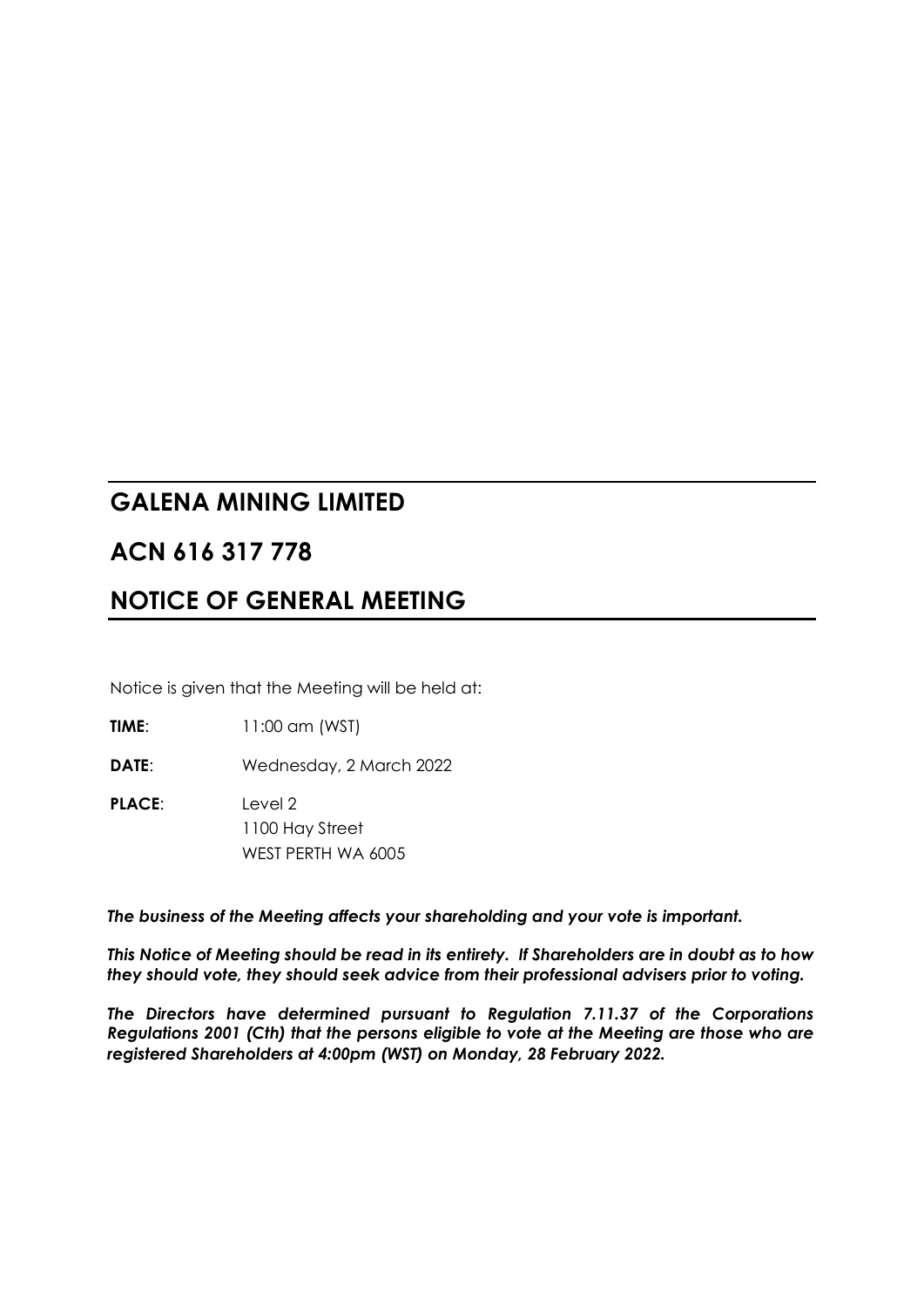# **BUSINESS OF THE MEETING**

#### **AGENDA**

#### **1. RESOLUTION 1 – APPROVAL TO GRANT PERFORMANCE RIGHTS TO ANTHONY JAMES**

To consider and, if thought fit, to pass, with or without amendment, the following resolution as an **ordinary resolution**:

*"That, for the purposes of Listing Rule 10.11, and for all other purposes, Shareholders approve and authorise the grant of 7,500,000 Performance Rights by the Company to Anthony James (or his nominee) on the terms and conditions set out in the Explanatory Statement."*

A voting prohibition statement applies to this Resolution. Please see below.

**Dated: 27 January 2022**

**By order of the Board**

**Stephen Brockhurst Company Secretary**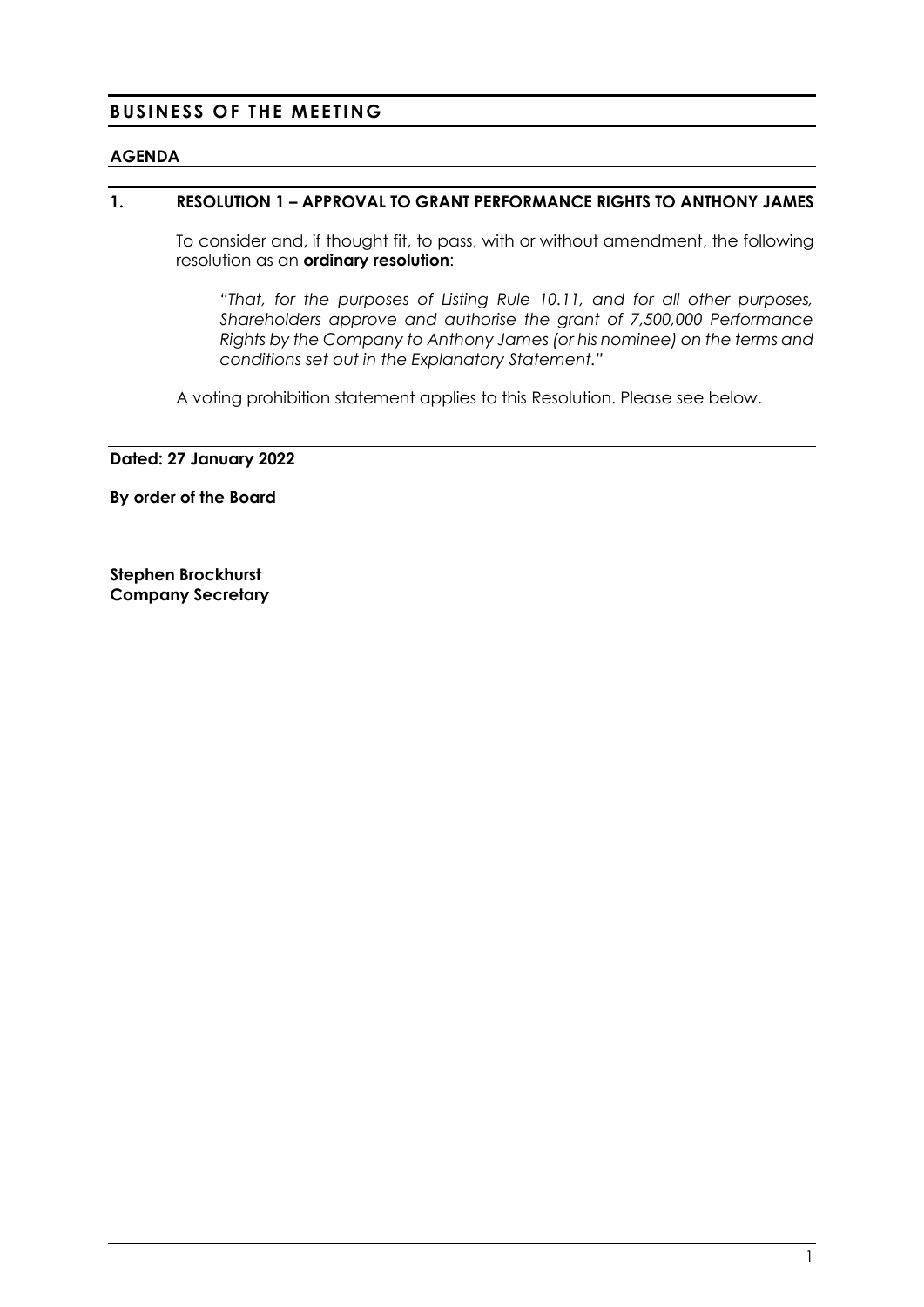#### **Voting Exclusion Statement**

**Resolution 1 – Approval to grant Performance Rights to Anthony James**

Anthony James (or his nominee) and any other person who will obtain a material benefit as a result of the issue of the securities (except a benefit solely by reason of being a holder of ordinary securities in the Company) or an associate of that person or those persons.

#### **Voting by proxy**

To vote by proxy, please complete and sign the enclosed Proxy Form and return by the time and in accordance with the instructions set out on the Proxy Form.

In accordance with section 249L of the Corporations Act, Shareholders are advised that:

- each Shareholder has a right to appoint a proxy;
- the proxy need not be a Shareholder of the Company; and
- a Shareholder who is entitled to cast two (2) or more votes may appoint two (2) proxies and may specify the proportion or number of votes each proxy is appointed to exercise. If the member appoints two (2) proxies and the appointment does not specify the proportion or number of the member's votes, then in accordance with section 249X(3) of the Corporations Act, each proxy may exercise one-half of the votes.

Shareholders and their proxies should be aware that:

- if proxy holders vote, they must cast all directed proxies as directed; and
- any directed proxies which are not voted will automatically default to the Chair, who must vote the proxies as directed.

#### **Voting in person**

To vote in person, attend the Meeting at the time, date and place set out above.

*Should you wish to discuss the matters in this Notice of Meeting please do not hesitate to contact the Company Secretary on +61 8 9481 0389.*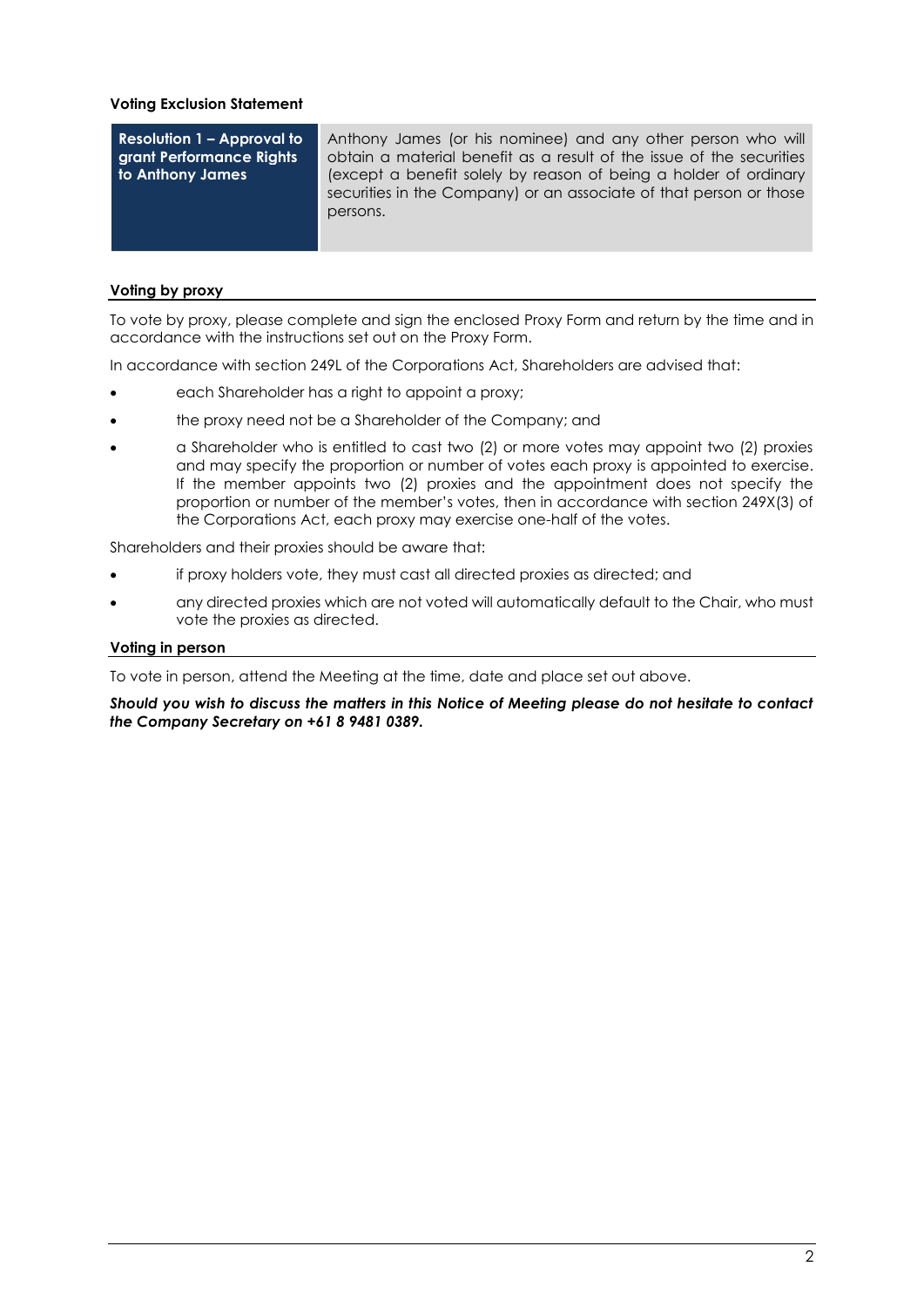# **EXPLANATORY STATEMENT**

This Explanatory Statement has been prepared to provide information which the Directors believe to be material to Shareholders in deciding whether or not to pass the Resolutions.

### **1. RESOLUTION 1 – APPROVAL TO GRANT PERFORMANCE RIGHTS TO ANTHONY JAMES**

#### **1.1 General**

On 15 June 2021, the Company announced the transition of Mr Anthony James from Non-Executive Director to a Managing Director role. Pursuant to Mr James' Managing Director agreement, the Company has agreed, subject to Shareholder approval, to grant a total of 7,500,000 Performance Rights to Mr James. The Board considers that the proposed issue of Performance Rights to Mr James provides a cost-effective incentive-based form of remuneration and is intended to reward and incentivise Mr James for delivering value to Shareholders.

Resolution 1 seeks Shareholder approval for the issue of the Performance Rights to Anthony James (or his nominee).

## **1.2 Listing Rule 10.11**

Listing Rule 10.11 provides that unless one of the exceptions in Listing Rule 10.12 applies, a listed company must not issue or agree to issue equity securities to:

- 10.11.1 a related party;
- 10.11.2 a person who is, or was at any time in the 6 months before the issue or agreement, a substantial (30%+) holder in the company;
- 10.11.3 a person who is, or was at any time in the 6 months before the issue or agreement, a substantial (10%+) holder in the company and who has nominated a director to the board of the company pursuant to a relevant agreement which gives them a right or expectation to do so;
- 10.11.4 an associate of a person referred to in Listing Rules 10.11.1 to 10.11.3; or
- 10.11.5 a person whose relationship with the company or a person referred to in Listing Rules 10.11.1 to 10.11.4 is such that, in ASX's opinion, the issue or agreement should be approved by its shareholders,

unless it obtains the approval of its shareholders.

The grant of Performance Rights falls within Listing Rule 10.11.1 and does not fall within any of the exceptions in Listing Rule 10.12. It therefore requires the approval of Shareholders under Listing Rule 10.11.

Resolution 1 seeks the required Shareholder approval for the grant of the Performance Rights under and for the purposes of Listing Rule 10.11.

#### **1.3 Chapter 2E of the Corporations Act**

For a public company, or an entity that the public company controls, to give a financial benefit to a related party of the public company, the public company or entity must: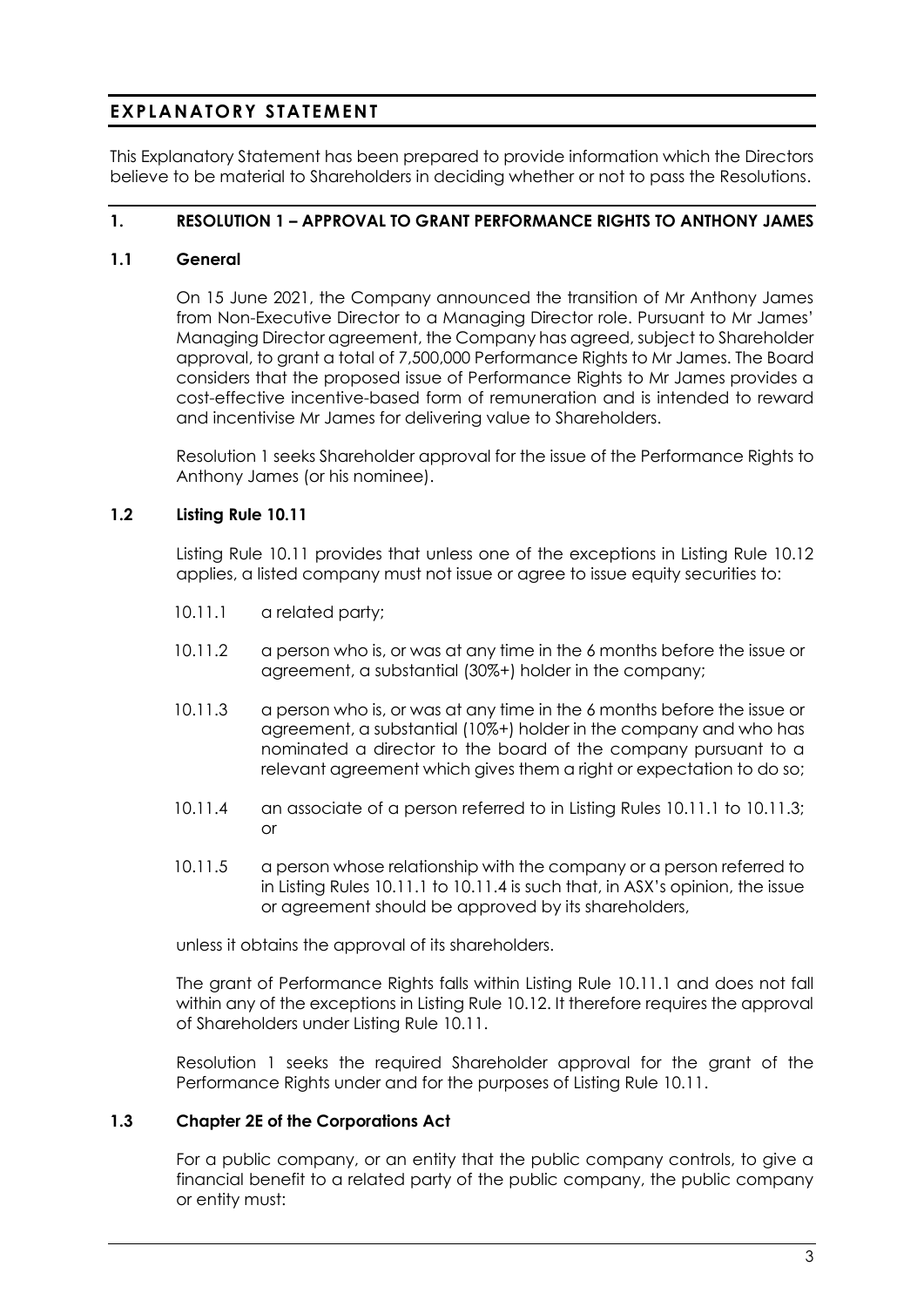- (a) obtain the approval of the public company's members in the manner set out in sections 217 to 227 of the Corporations Act; and
- (b) give the benefit within 15 months following such approval,

unless the giving of the financial benefit falls within an exception set out in sections 210 to 216 of the Corporations Act.

The issue of the Performance Rights to Anthony James (or his nominee) pursuant to Resolution 1 constitutes the giving of a financial benefit and Anthony James is a related party of the Company by virtue of being a Director.

After a review of publicly available information relating to the remuneration structures of ASX listed companies, including those operating in the resources exploration industry, the Directors (other than Anthony James who has a material personal interest in the Resolution) consider that Shareholder approval pursuant to Chapter 2E of the Corporations Act is not required in respect of the grant of the Performance Rights because the issue is considered reasonable remuneration in the circumstances.

#### **1.4 Technical information required by Listing Rule 14.1A**

If Resolution 1 is passed, the Company will be able to proceed with the grant of the Performance Rights to Anthony James within one month after the date of the Meeting (or such later date as permitted by any ASX waiver or modification of the Listing Rules). As approval pursuant to Listing Rule 7.1 is not required for the grant of the Performance Rights (because approval is being obtained under Listing Rule 10.11), the grant of the Performance Rights will not use up any of the Company's 15% annual placement capacity.

If Resolution 1 is not passed, the Company will not be able to proceed with the grant of the Performance Rights to Anthony James, and the Company may need to seek alternative means of raising capital and re-negotiate the remuneration package received by him for his role as Managing Director.

## **1.5 Information required by Listing Rule 10.13**

The following information is provided for the purposes of Listing Rule 10.13:

- (a) the Performance Rights will be issued to Anthony James (or his nominee) who falls within the category set out in Listing Rule 10.11.1 as Anthony James is a related party of the Company by virtue of being a Director;
- (b) the maximum number of securities the Company will issue to Anthony James is a total of 7,500,000 Performance Rights, consisting of the following:
	- (i) 2,000,000 Class A Performance Rights;
	- (ii) 2,000,000 Class B Performance Rights;
	- (iii) 1,750,000 Class C Performance Rights; and
	- (iv) 1,750,000 Class D Performance Rights;
- (c) the terms and conditions of the Performance Rights are set out in Schedule 1;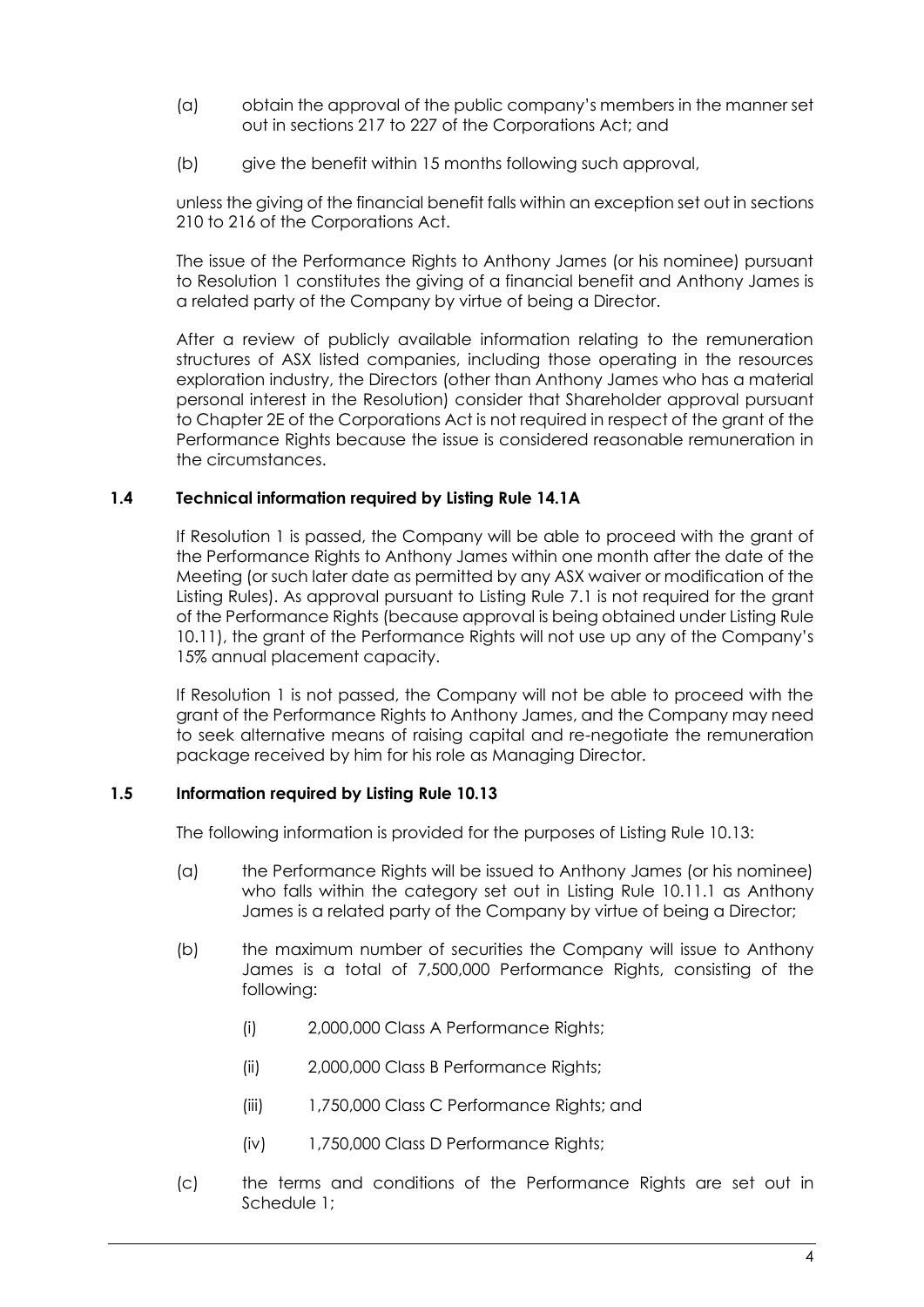- (e) the value of Performance Rights proposed to be issued and the valuation methodology are set out in Schedule 2;
- (f) the current total remuneration package for Anthony James is \$473,568, comprising of a base salary of \$450,000 (excluding superannuation or GST) and superannuation of \$23,568;
- (f) the Performance Rights will be granted no later than one month after the date of the Meeting (or such later date to the extent permitted by any ASX waiver or modification of the Listing Rules) and it is intended that issue of the Performance Rights will occur on the same date;
- (g) the issue price of the Performance Rights will be nil. The Company will not receive any other consideration in respect of the grant of the Performance Rights;
- (h) the purpose of the grant of the Performance Rights is to provide a performance linked incentive component in the remuneration package for Anthony James to motivate and reward his performance as Managing Director. The Performance Rights are linked to the achievement of milestones considered key to the Company's success in the coming years, thereby enabling the Company and its stakeholders to benefit from the achievement of such milestones;
- (i) the Performance Rights are being granted pursuant to Anthony James' Managing Director agreement with the Company. A summary of the material terms of the agreement is set out in Schedule 3; and
- (j) a voting exclusion statement is included in this Notice.

#### **1.6 Board recommendation**

The Board (other than Anthony James who has a material personal interest in the Resolution) has reviewed Anthony James' performance since his appointment to the Board and his transition from Non-Executive Director to a Managing Director role and considers that Anthony James' skills and experience will continue to enhance the Board's ability to perform its role. Accordingly, the Board supports the grant of Performance Rights to Anthony James and recommends that Shareholders vote in favour of Resolution 1.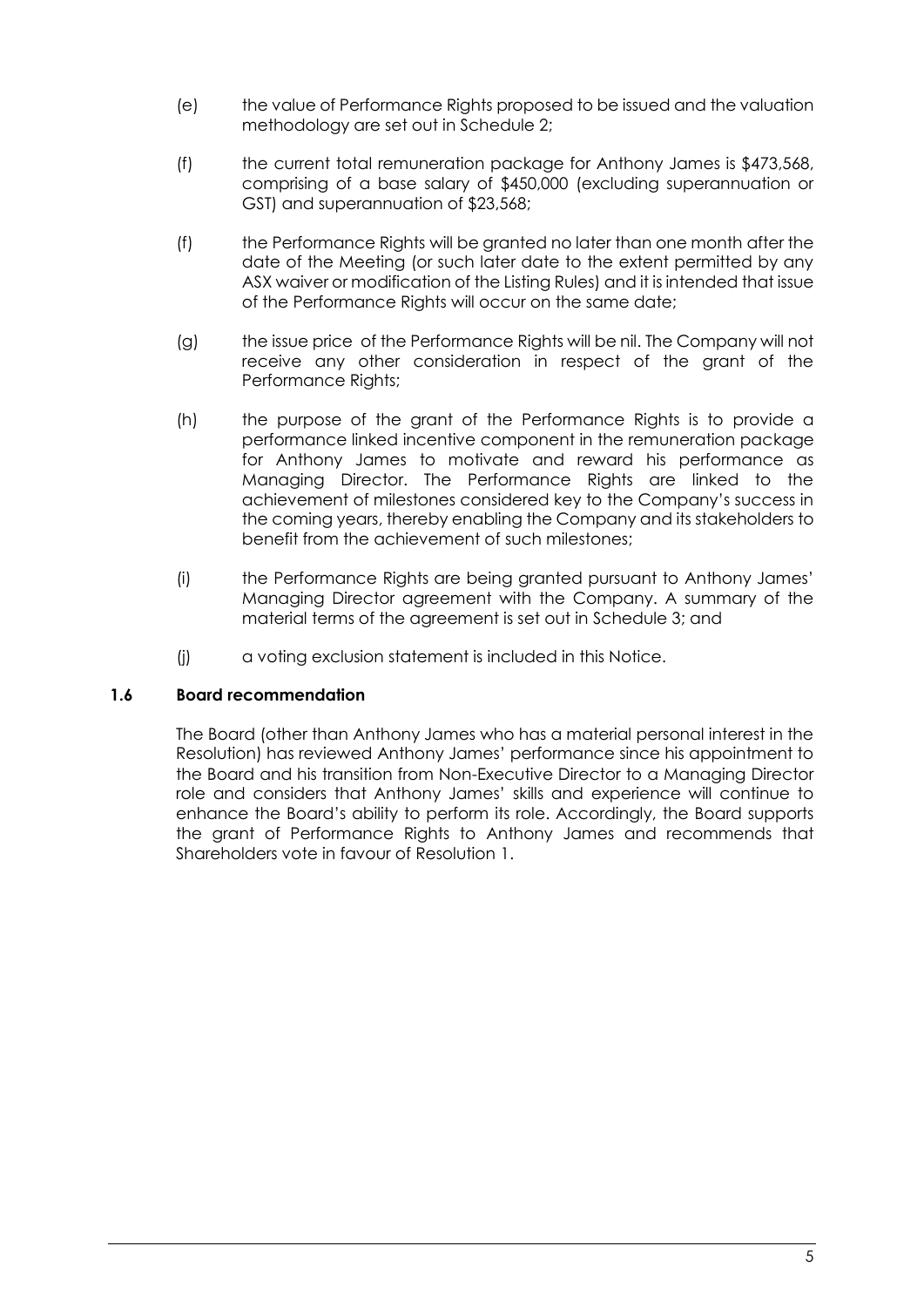# **GLOSSARY**

**\$** means Australian dollars.

**General Meeting** or **Meeting** means the meeting convened by the Notice.

**ASIC** means the Australian Securities & Investments Commission.

**ASX** means ASX Limited (ACN 008 624 691) or the financial market operated by ASX Limited, as the context requires.

**Board** means the current board of directors of the Company.

**Business Day** means Monday to Friday inclusive, except New Year's Day, Good Friday, Easter Monday, Christmas Day, Boxing Day, and any other day that ASX declares is not a business day.

**Chair** means the chair of the Meeting.

**Company** means Galena Mining Limited (ACN 616 317 778).

**Constitution** means the Company's constitution.

**Corporations Act** means the *Corporations Act 2001* (Cth).

**Directors** means the current directors of the Company.

**Explanatory Statement** means the explanatory statement accompanying the Notice.

**Listing Rules** means the Listing Rules of ASX.

**Managing Director** means the current Managing Director of the Company.

**Notice** or **Notice of Meeting** means this notice of meeting including the Explanatory Statement and the Proxy Form.

**Option** means an option to acquire a Share.

**Performance Right** means a right to acquire a Share, subject to satisfaction of any vesting conditions in Schedule 1, and includes Class A Performance Right, Class B Performance Right, Class C Performance Right and Class D Performance Right.

**Proxy Form** means the proxy form accompanying the Notice.

**Resolution** means the resolution set out in the Notice, or any one of them, as the context requires.

**Section** means a section of the Explanatory Statement.

**Security** means a fully paid ordinary share or Performance Right in the capital of the Company.

**Shareholder** means a registered holder of a Share.

**WST** means Western Standard Time as observed in Perth, Western Australia.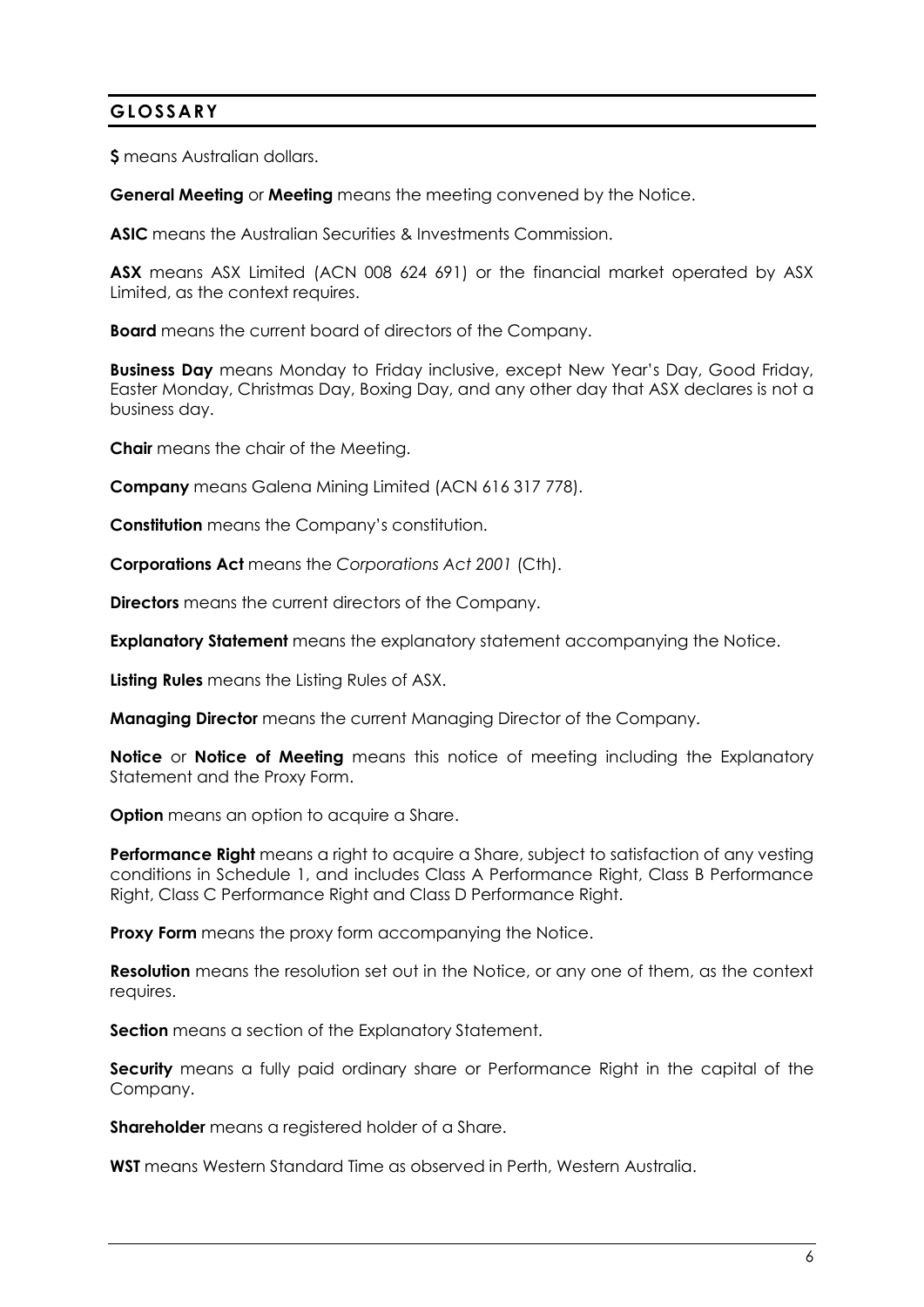# **SCHEDULE 1 – TERMS AND CONDITIONS OF PERFORMANCE RIGHTS**

#### **Definitions**

In these terms and conditions, unless the context otherwise requires:

**ASX** means ASX Limited ACN 008 624 691 or, where the context requires, the financial market operated by it.

**Board** means the board of directors of the Company.

**Business Day** means a day (other than a Saturday, Sunday or public holiday) on which banks are open for general banking business in Perth, Australia.

**Change of Control Event** has the meaning given in condition 13(b).

**Company** means Galena Mining Limited ACN 616 317 778.

**Corporations Act** means the Corporations Act 2001 (Cth).

**Expiry Date** means 5pm (WST) on the date which is 5 years from the date of issue of a Performance Right.

**Holder** means a holder of a Performance Right.

**Listing Rules** means the official Listing Rules of the ASX as they apply to the Company from time to time.

**Performance Right** means the right to acquire a Share on these terms and conditions.

**Share** means a fully paid ordinary share in the capital of the Company.

**Vesting Condition** has the meaning given in condition 2.

**VWAP** means volume weighted average price.

#### **1. Performance Rights**

Each Performance Right is a right of the Holder (and/or its nominees) to acquire a Share subject to these terms and conditions.

#### **2. Vesting Conditions**

Each Performance Right will vest as follows.

| <b>Class</b>                       | <b>Number</b> | <b>Vesting Condition</b>                                                                                                                                                                                                                                                                          |
|------------------------------------|---------------|---------------------------------------------------------------------------------------------------------------------------------------------------------------------------------------------------------------------------------------------------------------------------------------------------|
| Class<br>A<br>Performance<br>Right | 2,000,000     | If at any time whilst Mr James remains employed by the<br>Company, completion of construction of the Abra<br>Base Metals Project occurs.                                                                                                                                                          |
| B<br>Class<br>Performance<br>Right | 2,000,000     | If at any time whilst Mr James remains an employee of<br>Company commencement of commercial<br>the.<br>production at the Abra Base Metal Projects (ie.,<br>achievement of two quarters of positive cash receipts<br>from customers less cash payments paid to suppliers<br>and employees) occurs. |
| C<br>Class<br>Performance<br>Right | 1,750,000     | If at any time whilst Mr James remains an employee of<br>the Company the volume weighted average price<br>("VWAP") of the Company's shares traded on the ASX<br>equals or exceeds A\$0.60/share for 20 business days.                                                                             |
| Class<br>D<br>Performance<br>Right | 1,750,000     | If at any time whilst Mr James remains an employee of<br>the Company the VWAP of the Company's shares<br>traded on the ASX equals or exceeds A\$0.80/share for<br>20 business days.                                                                                                               |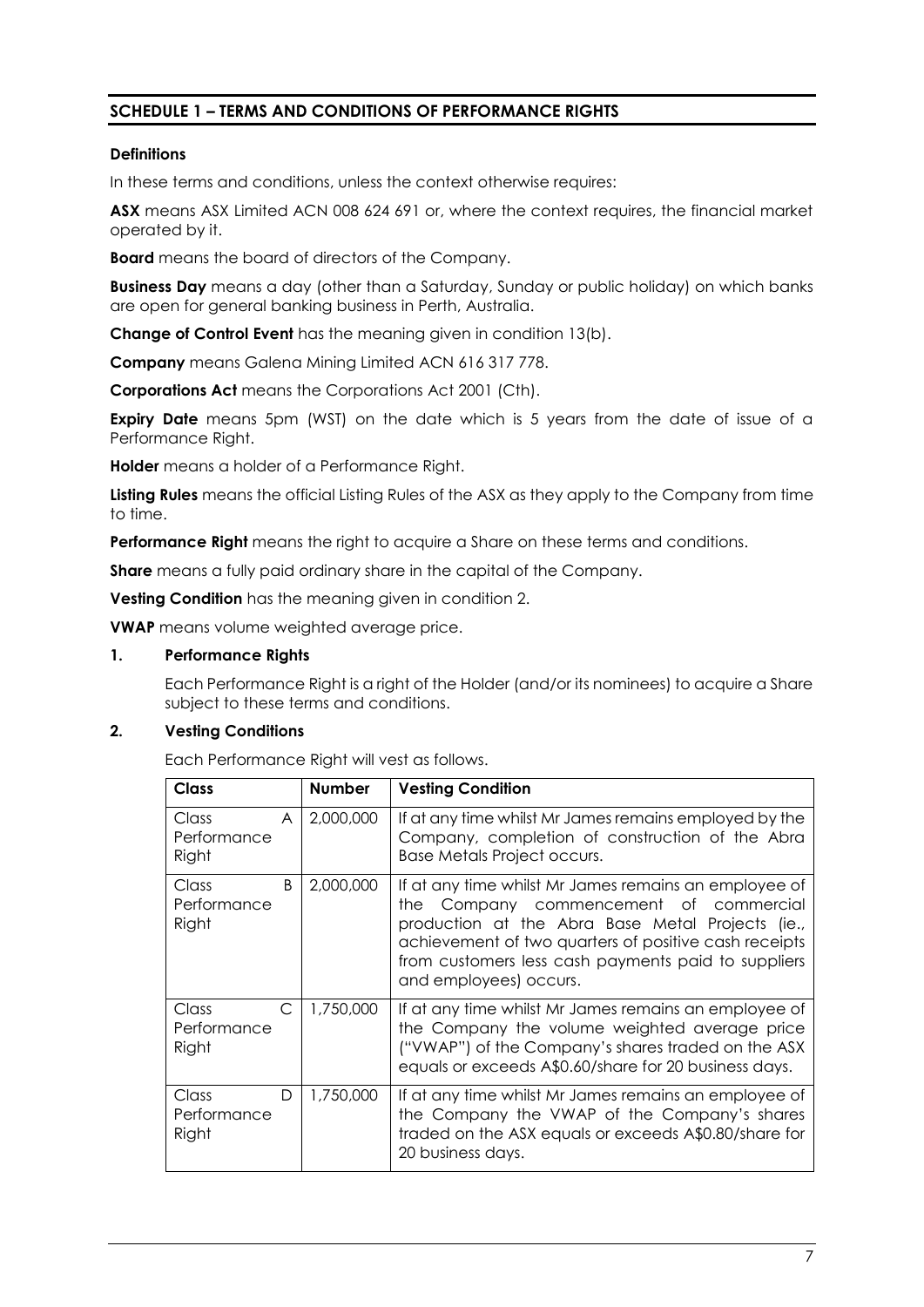#### **3. Exercise**

Upon the applicable Vesting Condition being satisfied, the Holder may exercise a Performance Right by delivering a written notice of exercise (**Notice of Exercise**) to the Company Secretary at any time prior to the Expiry Date. The Holder is not required to pay a fee in order to exercise Performance Rights.

#### **4. Expiry**

Any Performance Rights that have not been exercised prior to the Expiry Date will automatically expire on the Expiry Date. All unexercised Performance Rights will lapse five years from their grant date.

#### **5. Transfer**

A Performance Right is not transferable.

#### **6. Entitlements and bonus issues**

The holder of a Performance Right will not be entitled to participate in new issues of capital offered to holders of Shares such as bonus issues and entitlement issues.

#### **7. Reorganisation of capital**

In the event that the issued capital of the Company is reconstructed, all the Holder's rights will be changed to the extent necessary to comply with the Listing Rules at the time of reorganisation provided that, subject to compliance with the Listing Rules, following such reorganisation the Holder's economic and other rights are not diminished or terminated.

#### **8. Right to receive Notices and attend general meetings**

Each Performance Right confers on the Holder the right to receive notices of general meetings and financial reports and accounts of the Company that are circulated to Shareholders. A Holder has the right to attend general meetings of the Company.

#### **9. Voting rights**

A Performance Right does not entitle the Holder to vote on any resolutions proposed at a general meeting of the Company, subject to any voting rights provided under the Corporations Act or the Listing Rules where such rights cannot be excluded by these terms.

#### **10. Dividend rights**

A Performance Right does not entitle the Holder to any dividends.

### **11. Return of capital rights**

The Performance Rights do not confer any right to a return of capital, whether in a winding up, upon a reduction of capital or otherwise.

#### **12. Rights on winding up**

The Performance Rights have no right to participate in the surplus profits or assets of the Company upon a winding up of the Company.

#### **13. Change in control**

(a) If prior to the earlier of the conversion or the Expiry Date and prior to 16 June 2022 a Change in Control Event occurs, then Class A Performance Right will automatically vest and immediately convert into Shares notwithstanding any other conditions or milestone triggers. In the event that a Change of Control Event occurs on or after 16 June 2022 or after at least one of the Performance Right Classes becomes unconditional, all remaining unvested and/or conditional Performance Right Classes will automatically vest and immediately convert into Shares notwithstanding any other conditions or milestone triggers. However, if the number of Shares to be issued as a result of the conversion of the Performance Rights is in excess of 10% of the total fully diluted share capital of the Company at the time of the conversion, then the number of Performance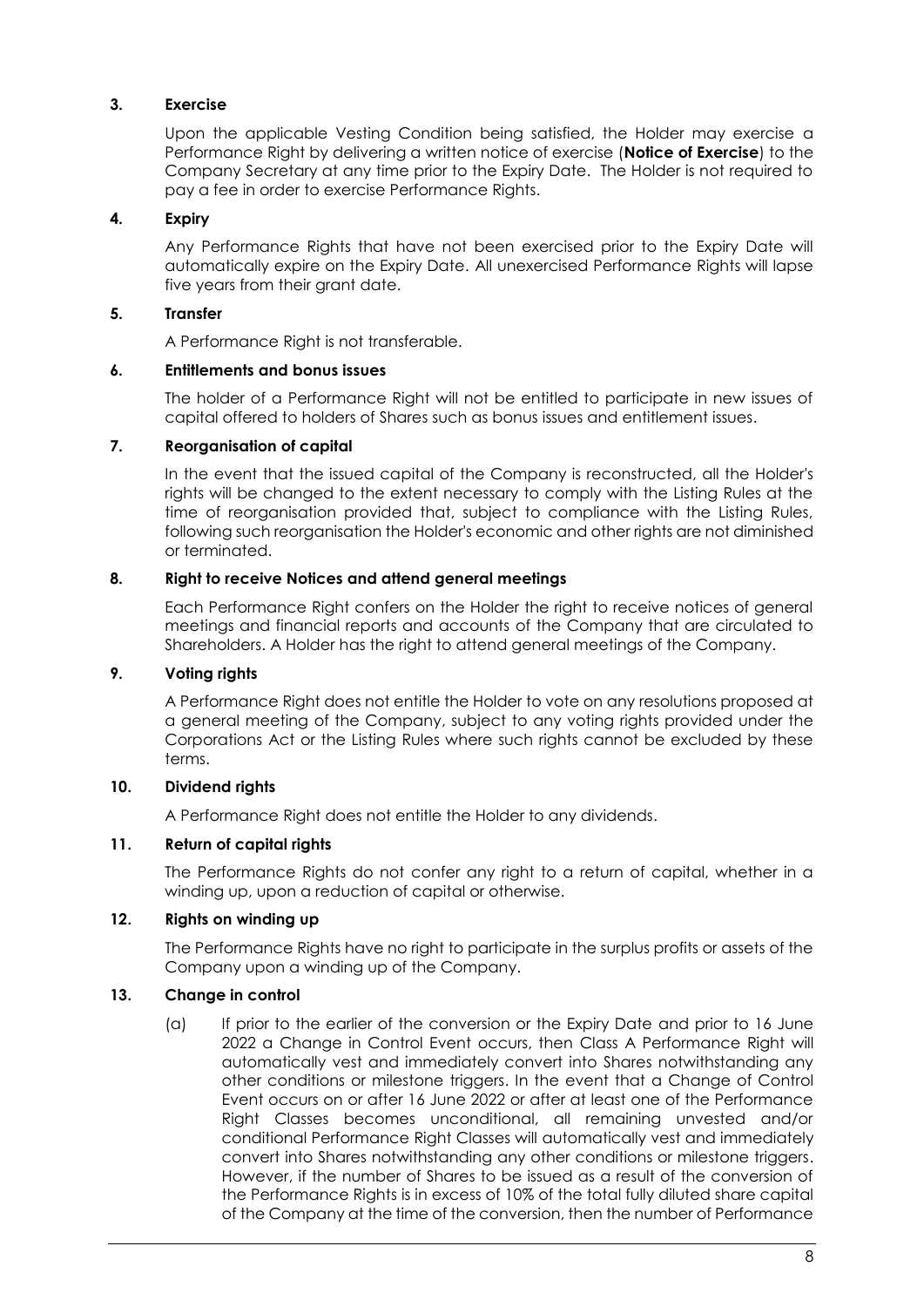Rights to be converted will be reduced so that the aggregate number of Shares to be issued on conversion of the Performance Rights is equal to 10% of the entire fully diluted share capital of the Company.

- (b) A Change of Control Event occurs when:
	- (i) takeover bid: the occurrence of the offeror under a takeover offer in respect of all Shares announcing that it has achieved acceptances in respect of more than 50.1% of shares and that takeover bid has become unconditional; or
	- (ii) scheme of arrangement: the announcement by the Company that the Shareholders have at a Court-convened meeting of Shareholders voted in favour, by the necessary majority, of a proposed scheme of arrangement under which all Company securities are to be either cancelled transferred to a third party, and the Court, by order, approves the proposed scheme of arrangement.
- (c) The Company must ensure the allocation of shares issued under sub-paragraph (a) is on a pro rata basis to a Holder in respect of their respective holdings of Performance Rights and all remaining Performance Rights held the Holder will remain on issue until conversion or expiry in accordance with the terms and conditions set out herein.

#### **14. Timing of issue of Shares on exercise**

Within 10 Business Days of receiving an Exercise Notice, the Company will:

- (a) issue the number of Shares required under these terms and conditions in respect of the number of Performance Rights specified in the Notice of Exercise;
- (b) if required, give ASX a notice that complies with section 708A(5)(e) of the Corporations Act, or, if the Company is unable to issue such a notice, lodge with ASIC a prospectus prepared in accordance with the Corporations Act and do all such things necessary to satisfy section 708A(11) of the Corporations Act to ensure that an offer for sale of the Shares does not require disclosure to investors; and
- (c) if admitted to the official list of ASX at the time, apply for official quotation on ASX of Shares issued pursuant to the exercise of the Performance Rights.

#### **15. Compliance with law**

The conversion of the Performance Rights is subject to compliance at all times with the Corporations Act and the Listing Rules.

#### **16. Application to ASX**

Performance Rights will not be quoted on ASX. On conversion of Performance Rights into Shares, the Company will within five (5) Business Days after the conversion, apply for official quotation on ASX of the Shares issued upon such conversion.

#### **17. Ranking of Shares**

Shares into which the Performance Rights will convert will rank parri passu in all respects with existing Shares.

#### **18. No other rights**

A Performance Right does not give a Holder any rights other than those expressly provided by these terms and those provided at law where such rights at law cannot be excluded by these terms.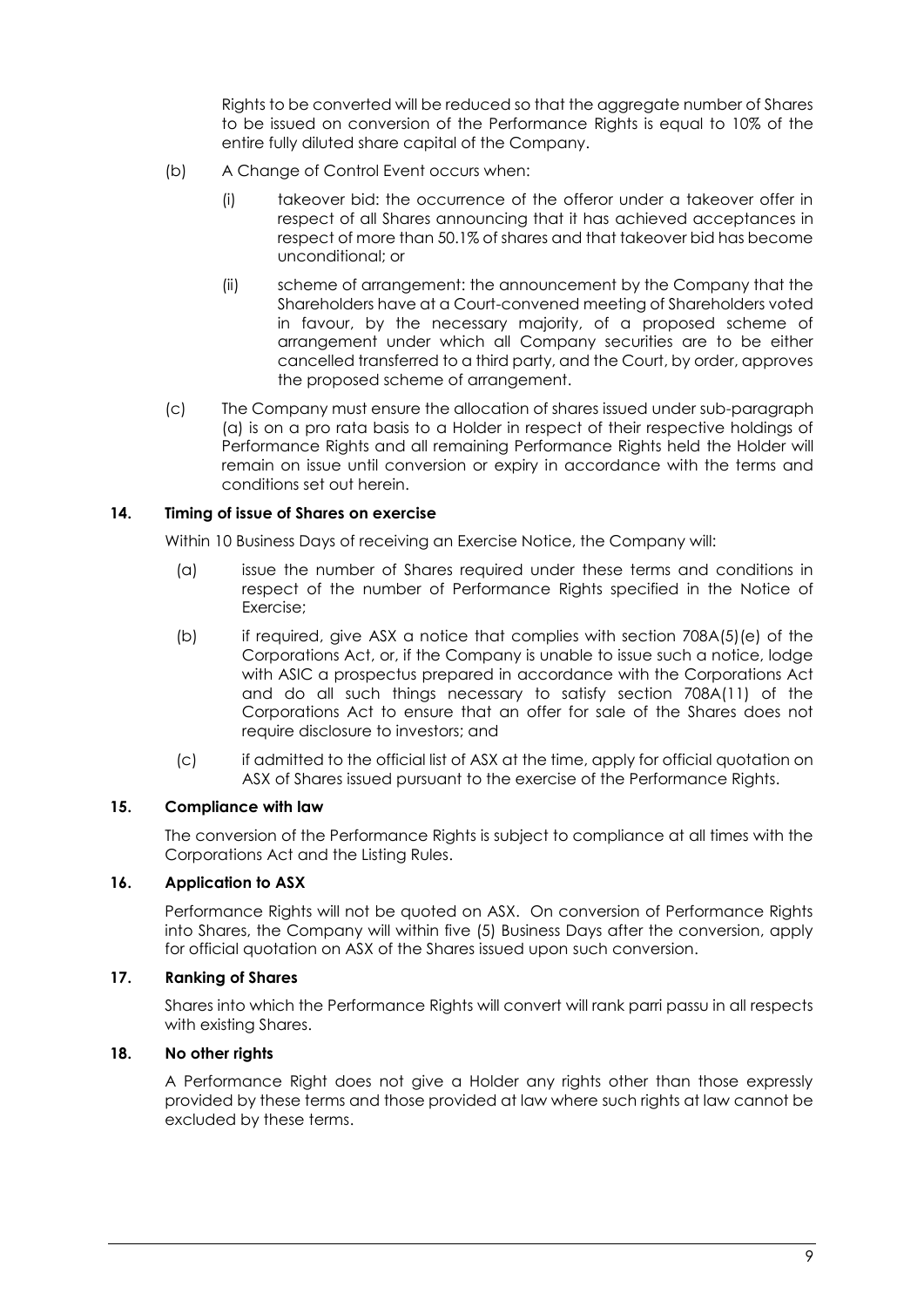# **SCHEDULE 2– VALUATION OF PERFORMANCE RIGHTS**

The Performance Rights to be granted to Anthony James pursuant to Resolution 1 have been valued by internal management*.*

The indicative value of the Performance Rights set out below is the maximum value assuming that all Performance Milestones will be achieved the expiry date of such Performance Rights. The Black & Scholes pricing model and the assumptions set out below have been used to determine the indicative values of the Performance Rights.

| Assumptions:             |                         |  |
|--------------------------|-------------------------|--|
| Valuation date           | 20 January 2022         |  |
| Market price of Shares   | \$0.235                 |  |
| Exercise price           | Nil                     |  |
| Expiry date              | 5 years from grant date |  |
| Risk free interest rate  | 1.63%                   |  |
| <b>Expiration period</b> | 5 years from grant date |  |
| Expected volatility      | 100%                    |  |

|                               | Indicative<br>value<br>per<br>Performance<br>Right | Indicative value of<br>Performance<br>Rights to be issued<br>to Anthony James |
|-------------------------------|----------------------------------------------------|-------------------------------------------------------------------------------|
| Class A Performance<br>Rights | \$0.235                                            | \$470,000                                                                     |
| Class B Performance<br>Rights | \$0.235                                            | \$470,000                                                                     |
| Class C Performance<br>Rights | \$0.235                                            | \$411,250                                                                     |
| Class D Performance<br>Rights | \$0.235                                            | \$411,250                                                                     |
| <b>Total Value</b>            |                                                    | \$1,762,500                                                                   |

**Note**: The indicative valuations noted above are not necessarily the market prices that the Performance Rights could be traded at and they are not automatically the market prices for taxation purposes.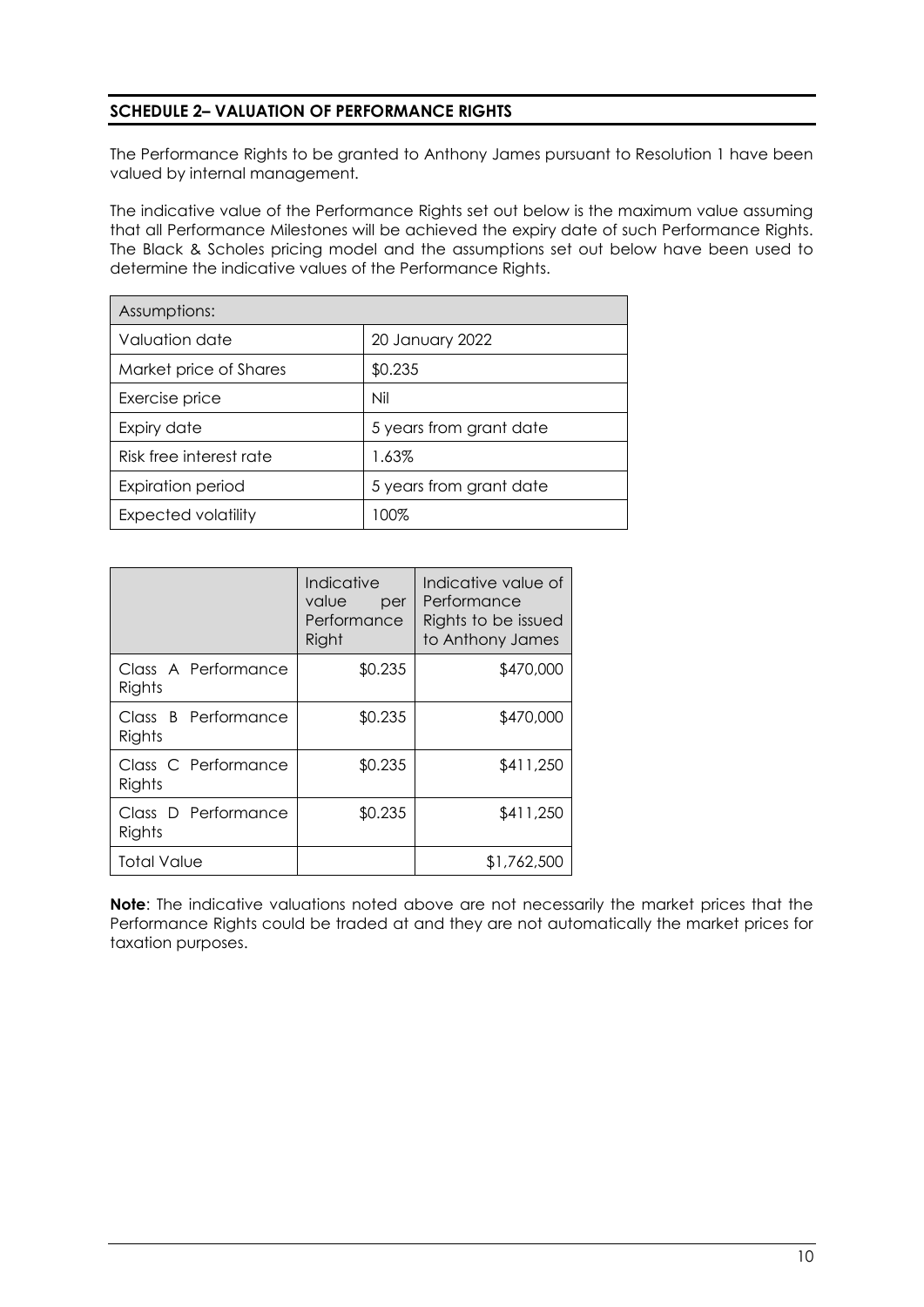#### **SCHEDULE 3 – MATERIAL TERMS OF MANAGING DIRECTOR AGREEMENT**

| <b>Appointment Date</b>       | 16 June 2021                                                                                                                                                                                                                                                                                                                                                     |  |  |  |
|-------------------------------|------------------------------------------------------------------------------------------------------------------------------------------------------------------------------------------------------------------------------------------------------------------------------------------------------------------------------------------------------------------|--|--|--|
| Term                          | Employment continues until terminated by either the<br>Company or Mr James                                                                                                                                                                                                                                                                                       |  |  |  |
| <b>Base remuneration</b>      | Base salary A\$450,000<br>(excluding<br>compulsory<br>Superannuation)                                                                                                                                                                                                                                                                                            |  |  |  |
| <b>Performance Rights</b>     | Subject to shareholder, ASIC and ASX approval (as<br>required), 7,500,000 Mr James (or his nominee) will be<br>granted 7,500,000 Performance Rights which will convert<br>into Shares based on the vesting and conversion<br>conditions of each class of Performance Right as set out<br>in item 2 of Schedule 1.                                                |  |  |  |
| <b>Termination and notice</b> | Resignation by Mr James on 6 months' written notice.<br>Termination by the Company on 6 months' written<br>notice. The Company may elect to make a payment in<br>lieu of the notice period (based on Mr James' base<br>remuneration). Termination by the Company without<br>notice for serious misconduct or other circumstances<br>justifying summary dismissal |  |  |  |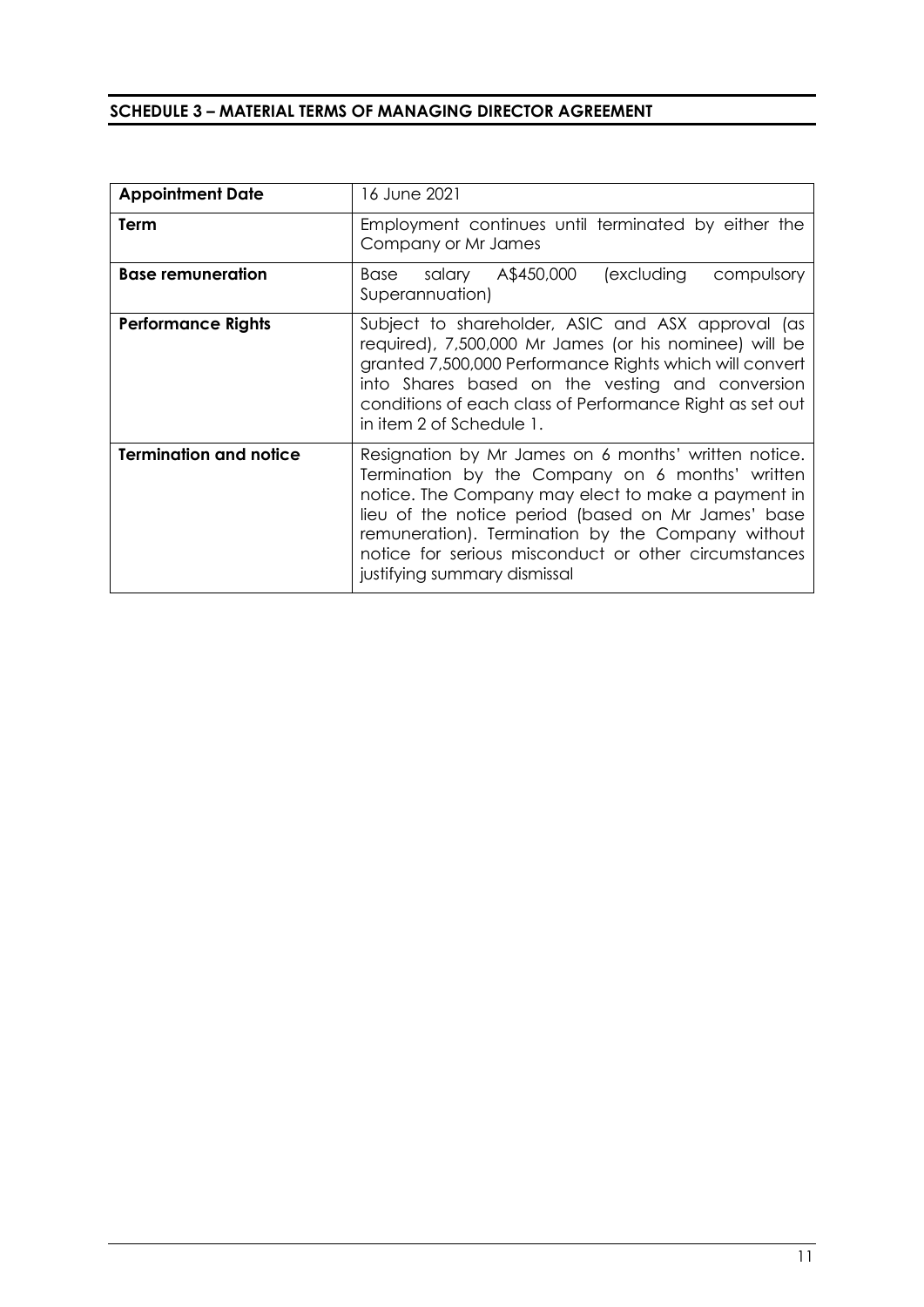

# Proxy Voting Form

If you are attending the meeting in person, please bring this with you for Securituholder registration.

Holder Number:

Your proxy voting instruction must be received by 11:00am (WST) on Monday, 28 February 2022, being not later than 48 hours before the commencement of the Meeting. Any Proxy Voting instructions received after that time will not be valid for the scheduled Meeting.

# SUBMIT YOUR PROXY VOTE ONLINE

# Vote online at<https://investor.automic.com.au/#/loginsah>

Login & Click on 'Meetings'. Use the Holder Number as shown at the top of this Proxy Voting form.

- Save Money: help minimise unnecessary print and mail costs for the Company.
- It's Quick and Secure: provides you with greater privacy, eliminates any postal delays and the risk of potentially getting lost
- Receive Vote Confirmation: instant confirmation that your vote has been processed. It also allows you to amend your vote i

## SUBMIT YOUR PROXY VOTE BY PAPER

#### Complete the form overleaf in accordance with the instructions set out below.

#### YOUR NAME AND ADDRESS

The name and address shown above is as it appears on the Company's share register. If this information is incorrect, and you have an Issuer Sponsored holding, you can update your address through the investor portal: https://investor.automic.com.au/#/home Shareholders sponsored by a broker should advise their broker of any changes.

#### STEP 1 – APPOINT A PROXY

If you wish to appoint someone other than the Chair of the Meeting as your proxy, please write the name of that Individual or body corporate. A proxy need not be a Shareholder of the Company. Otherwise if you leave this box blank, the Chair of the Meeting will be appointed as your proxy by default.

#### DEFAULT TO THE CHAIR OF THE MEETING

Any directed proxies that are not voted on a poll at the Meeting will default to the Chair of the Meeting, who is required to vote these proxies as directed. Any undirected proxies that default to the Chair of the Meeting will be voted according to the instructions set out in this Proxy Voting Form, including where the Resolutions are connected directly or indirectly with the remuneration of KMP.

#### STEP 2 - VOTES ON ITEMS OF BUSINESS

You may direct your proxy how to vote by marking one of the boxes opposite each item of business. All your shares will be voted in accordance with such a direction unless you indicate only a portion of voting rights are to be voted on any item by inserting the percentage or number of shares you wish to vote in the appropriate box or boxes. If you do not mark any of the boxes on the items of business, your proxy may vote as he or she chooses. If you mark more than one box on an item your vote on that item will be invalid.

#### APPOINTMENT OF SECOND PROXY

You may appoint up to two proxies. If you appoint two proxies, you should complete two separate Proxy Voting Forms and specify the percentage or number each proxy may exercise. If you do not specify a percentage or number, each proxy may exercise half the votes. You must return both Proxy Voting Forms together. If you require an additional Proxy Voting Form, contact Automic Registry Services.

#### SIGNING INSTRUCTIONS

Individual: Where the holding is in one name, the Shareholder must sign.

Joint holding: Where the holding is in more than one name, all Shareholders should sign.

Power of attorney: If you have not already lodged the power of attorney with the registry, please attach a certified photocopy of the power of attorney to this Proxu Voting Form when you return it.

Companies: To be signed in accordance with your Constitution. Please sign in the appropriate box which indicates the office held by you.

Email Address: Please provide your email address in the space provided.

#### By providing your email address, you elect to receive all communications despatched by the Company electronically (where legally permissible) such as a Notice of Meeting, Proxy Voting Form and Annual Report via email.

#### CORPORATE REPRESENTATIVES

If a representative of the corporation is to attend the Meeting the appropriate 'Appointment of Corporate Representative' should be produced prior to admission. A form may be obtained from the Company's share registry online at https://automic.com.au.

 $\Box$